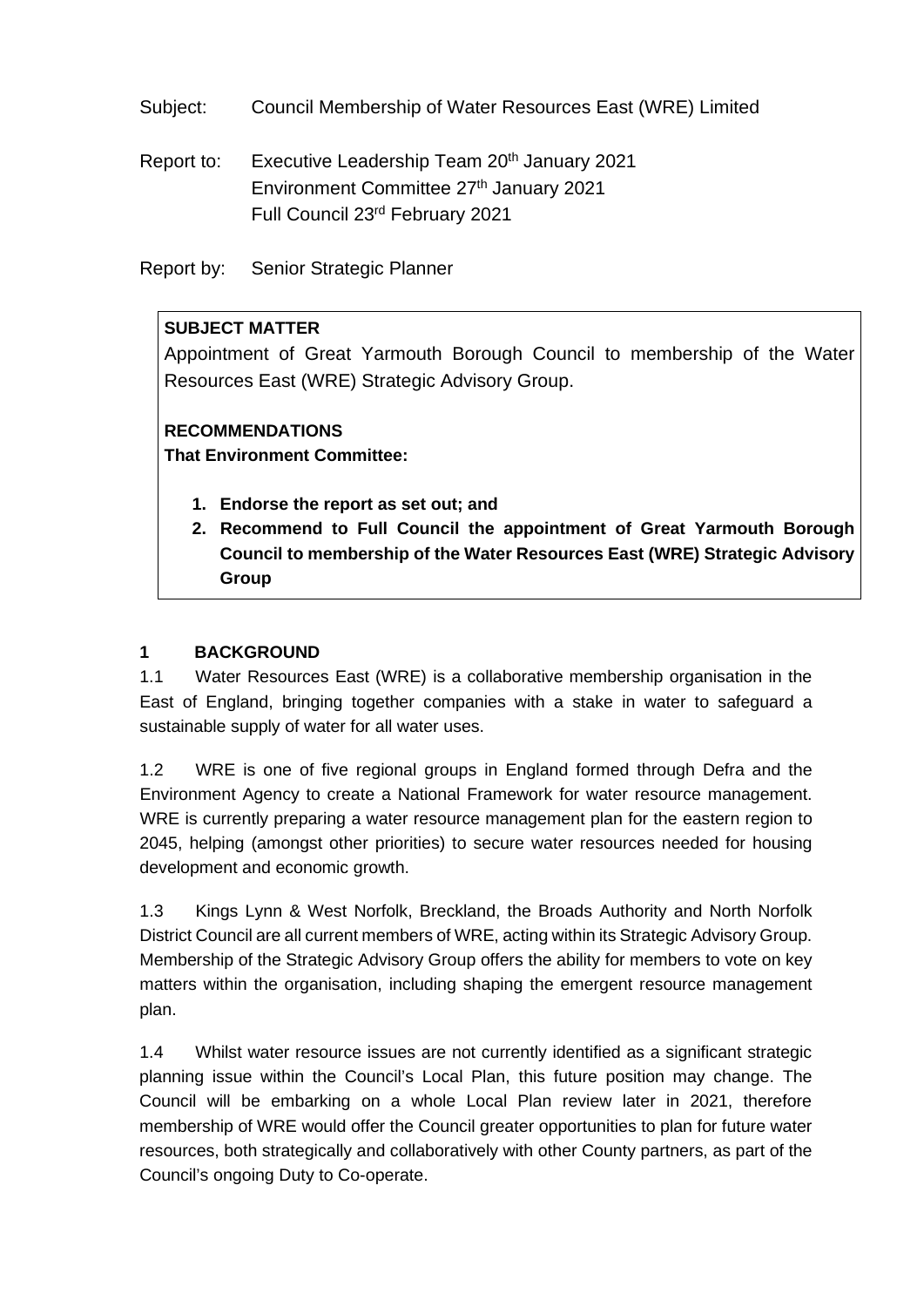1.5 Membership of the WRE Strategic Advisory Group would require the participation of one Council Member, meeting quarterly (three full days in total) during the year. If the Council were to become a member, it's total liability would be limited to £1 should WRE be dissolved.

1.6 Further details on the role and purpose of Water Resources East can be found at [https://wre.org.uk/wp-content/uploads/2020/01/WRE-Business-Plan-Approved-V6-](https://wre.org.uk/wp-content/uploads/2020/01/WRE-Business-Plan-Approved-V6-Jun19.pdf) [Jun19.pdf.](https://wre.org.uk/wp-content/uploads/2020/01/WRE-Business-Plan-Approved-V6-Jun19.pdf) The terms of reference for membership of WRE are provided in Appendix 1 of this report.

# **2. FINANCIAL IMPLICATIONS**

2.1 Membership of Water Resources East may result in some efficiency savings for the Council through further collaborative planning of water resources across Norfolk, as part of discharging its Duty to Co-operate.

# **3. LEGAL AND RISK IMPLICATIONS**

3.1 Membership of Water Resources East would mean that the Council would become a formal member of the company, however the total liability fee is nominal should the company be dissolved.

# **4. CONCLUSIONS**

4.1 Membership of the Water Resources East (WRE) Strategic Advisory Group provides the Council with the opportunity to work more collaboratively with other key stakeholder when planning for the future water resources effecting the borough and wider East of England region.

# **5. RECOMMENDATIONS**

**That Environment Committee:**

- **1. Endorse the report as set out**
- **2. Recommend to Full Council the appointment of Great Yarmouth Borough Council to membership of the Water Resources East (WRE) Strategic Advisory Group**

*Areas of consideration: e.g. does this report raise any of the following issues and if so how have these been considered/mitigated?*

| Area for consideration                  | <b>Comment</b>                                                                                                            |
|-----------------------------------------|---------------------------------------------------------------------------------------------------------------------------|
| <b>Monitoring Officer Consultation:</b> | To be consulted through Executive Leadership<br>Team $-20$ <sup>th</sup> January 2021                                     |
|                                         | Section 151 Officer Consultation:   To be consulted through Executive Leadership<br>Team $-20$ <sup>th</sup> January 2021 |
| <b>Existing Council Policies:</b>       | N/A                                                                                                                       |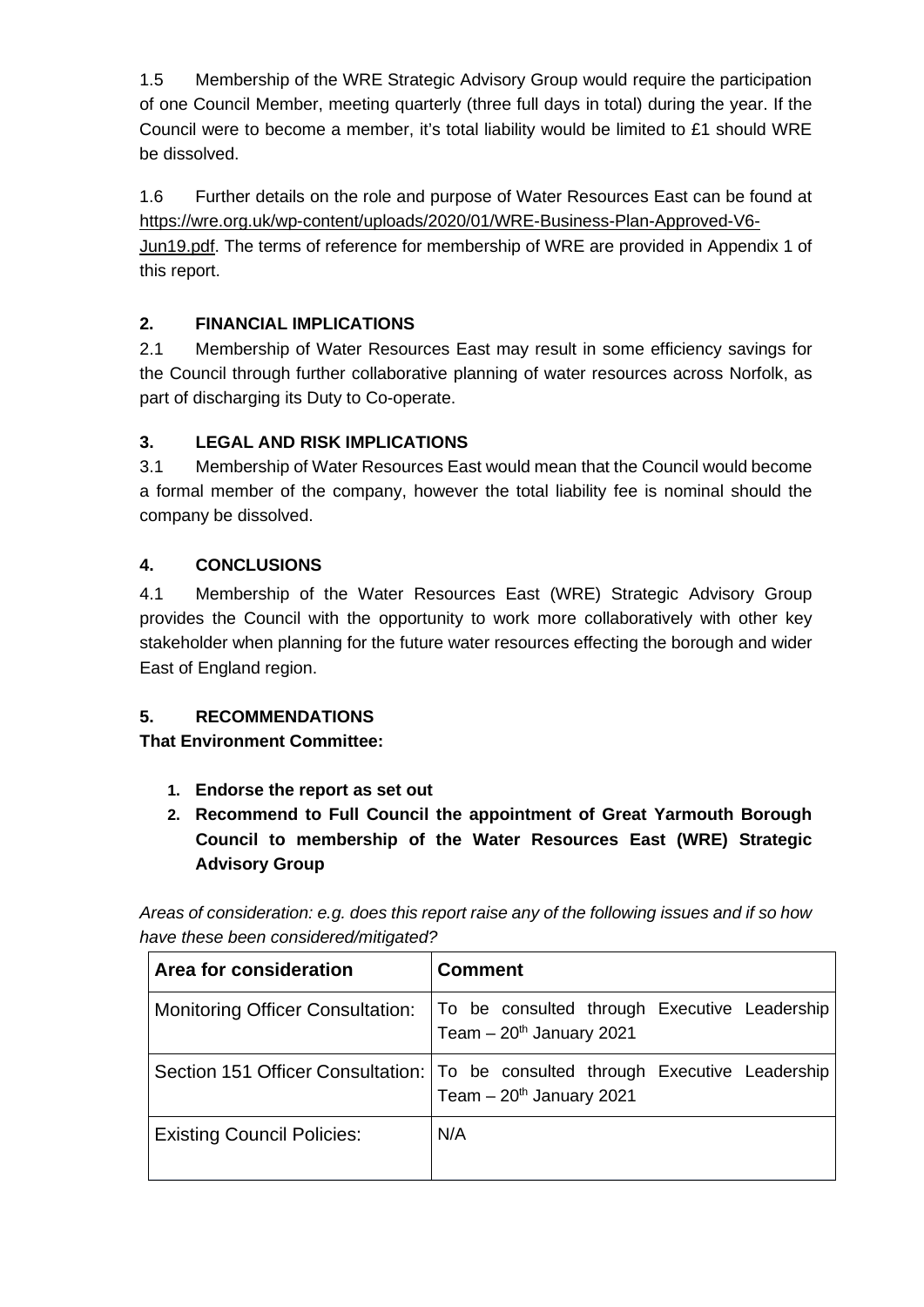| <b>Financial Implications:</b>                  | Discussed in the report |
|-------------------------------------------------|-------------------------|
| Legal Implications (including<br>human rights): | None directly           |
| <b>Risk Implications:</b>                       | Discussed in the report |
| <b>Equality Issues/EQIA</b><br>assessment:      | None                    |
| Crime & Disorder:                               | None                    |
| <b>Every Child Matters:</b>                     | None                    |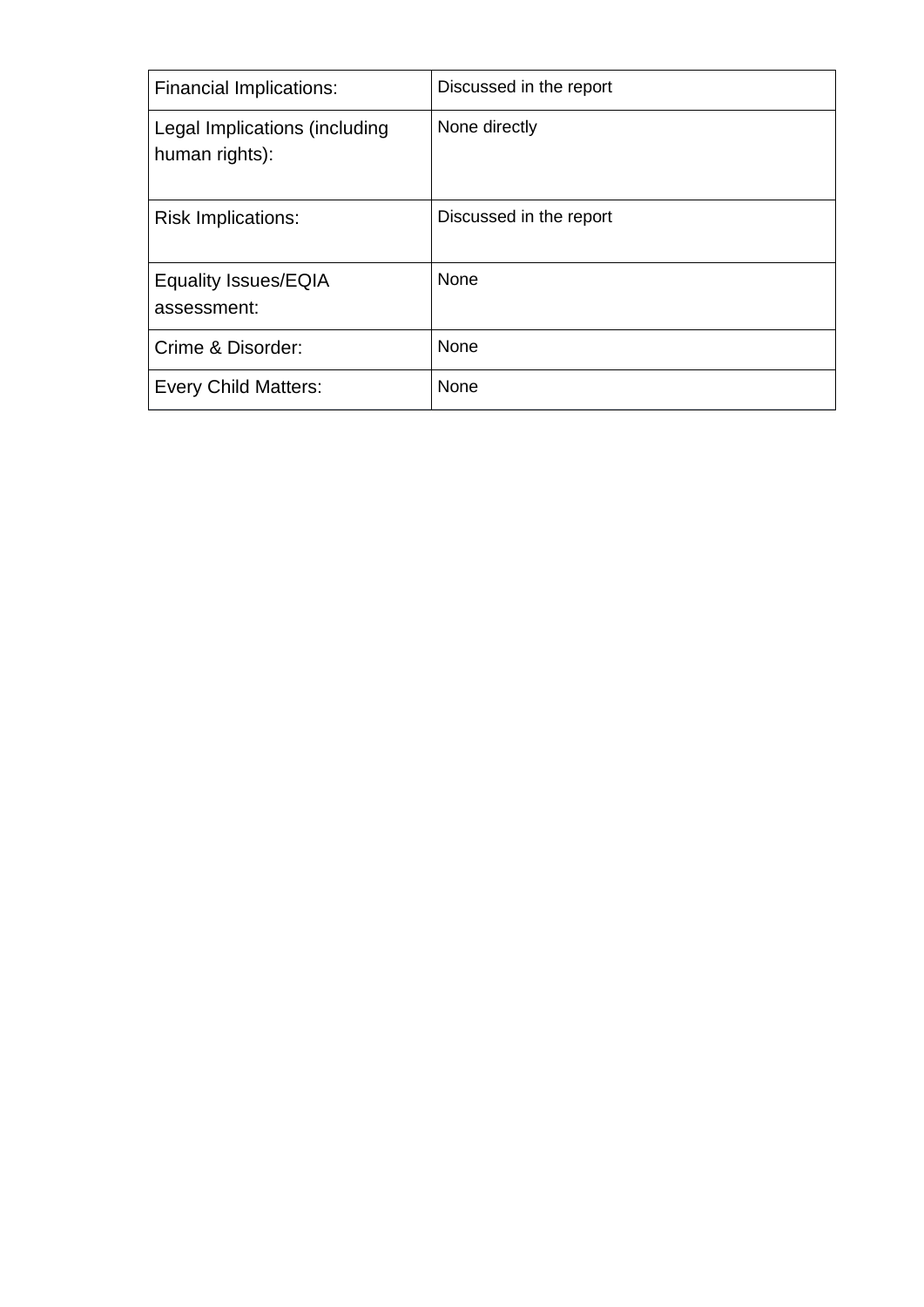# Appendix 1 – Draft Articles of Association for Water Resources (WRE) Ltd.

# **THE COMPANIES ACT 2006**

# **PRIVATE COMPANY LIMITED BY GUARANTEE**

#### **ARTICLES OF ASSOCIATION**

**OF**

### **WATER RESOURCES EAST (WRE) LIMITED**

### **(the "Company")**

The subscriber to this memorandum of association wishes to form a company under the Companies Act 2006 and agrees to become a member of a company.

Name of subscriber **Authentication by each subscriber** Authentication by each subscriber

Dated: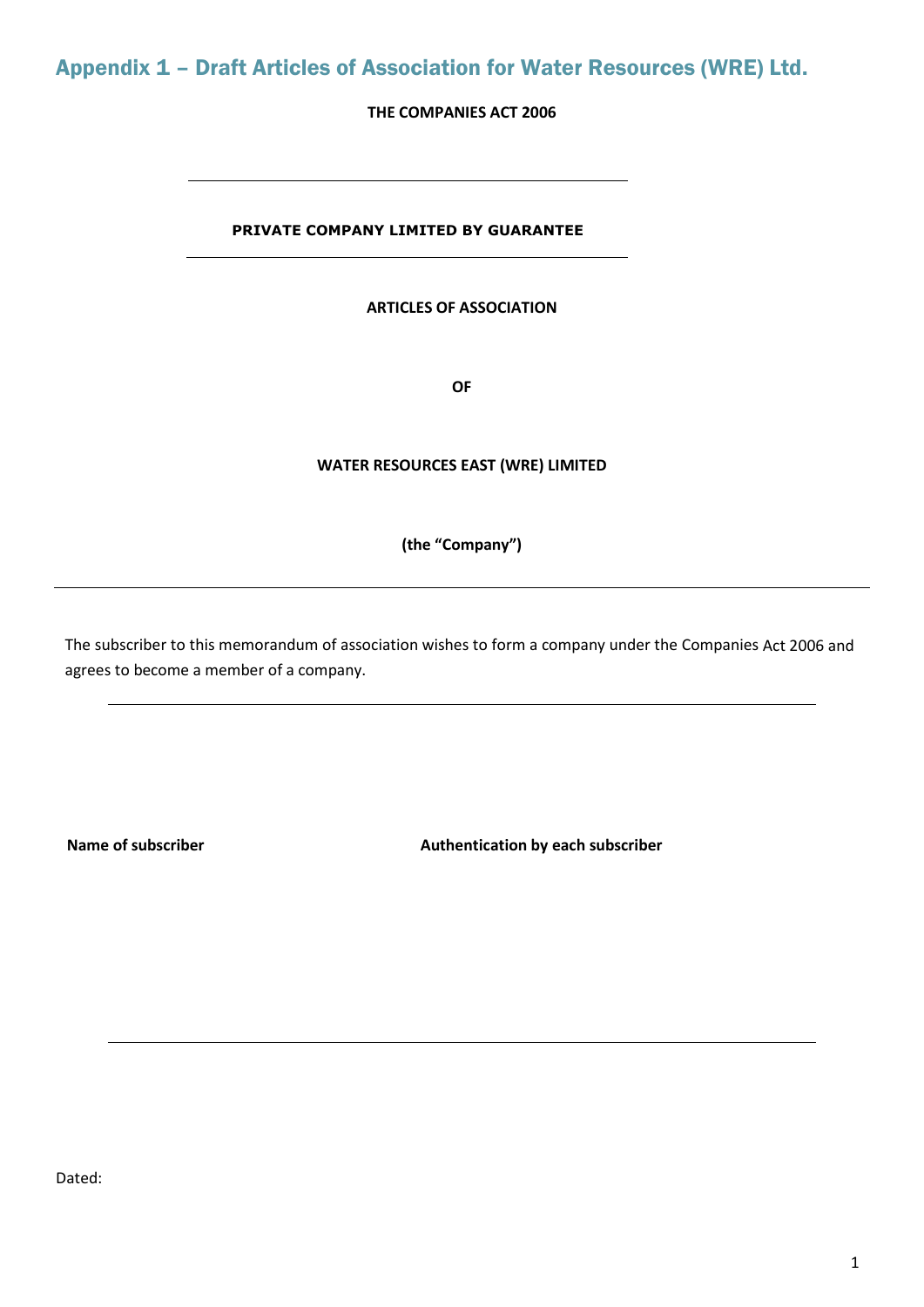#### 1. **PRELIMINARY**

The regulations contained in the model articles of association for private companies limited by guarantee contained in Schedule 2 to The Companies (Model Articles) Regulations 2008 in force at the time of adoption of these Articles shall not apply to the Company and these Articles alone shall constitute the articles of the Company.

### 2. **DEFINITIONS AND INTERPRETATION**

2.1 In these Articles the following expressions have the following meanings unless inconsistent with the context:

| "these Articles"                            | these Articles of Association, whether as originally<br>adopted or as from time to time altered by special<br>resolution                                                                                                                   |
|---------------------------------------------|--------------------------------------------------------------------------------------------------------------------------------------------------------------------------------------------------------------------------------------------|
| "the 2006 Act"                              | the Companies Act 2006                                                                                                                                                                                                                     |
| "Connected"                                 | in relation to a director of the Company has the<br>meaning given in section 252 of the 2006 Act                                                                                                                                           |
| "Directors"                                 | the directors for the time being of the Company or<br>(as the context shall require) any of them acting as<br>the board of directors of the Company                                                                                        |
| "electronic address"                        | any address or number used for the purposes of<br>sending or receiving documents or information by<br>electronic means                                                                                                                     |
| "electronic form" and<br>"electronic means" | have the meaning given in section 1168 of the 2006<br>Act                                                                                                                                                                                  |
| "executed"                                  | includes any mode of execution                                                                                                                                                                                                             |
| "hard copy form"                            | has the meaning given in section 1168 of the 2006<br>Act                                                                                                                                                                                   |
| "Net Funding Requirement"                   | The annual amount of funding required by the<br>Company for its day to day operation as determined<br>by an annual operating budget prepared by the<br>Board, which excludes the costs relating to the<br><b>Technical Programme</b>       |
| "office"                                    | the registered office of the Company                                                                                                                                                                                                       |
| "ordinary resolution"                       | has the meaning given in section 282 of the 2006<br>Act                                                                                                                                                                                    |
| "Principal Funding Members"                 | members of the Company who contribute 3% or<br>more of the Company's Net Funding Requirement on<br>an annual basis in cash, or (subject to Board<br>approval) an in kind contribution which reduces the<br>operating costs of the business |
| "seal"                                      | the common seal of the Company (if any)                                                                                                                                                                                                    |
| "special resolution"                        | has the meaning given in section 283 of the 2006<br>Act                                                                                                                                                                                    |
| "Standard Members"                          | any member of the Company that is not a Principal<br><b>Funding Member</b>                                                                                                                                                                 |
| "Stakeholder Director"                      | a director of the Company appointed pursuant to the<br>process detailed at article 16.3                                                                                                                                                    |
| "Technical Programme"                       | the technical programme will consist of all aspects of<br>the Company's work, other than its day to day                                                                                                                                    |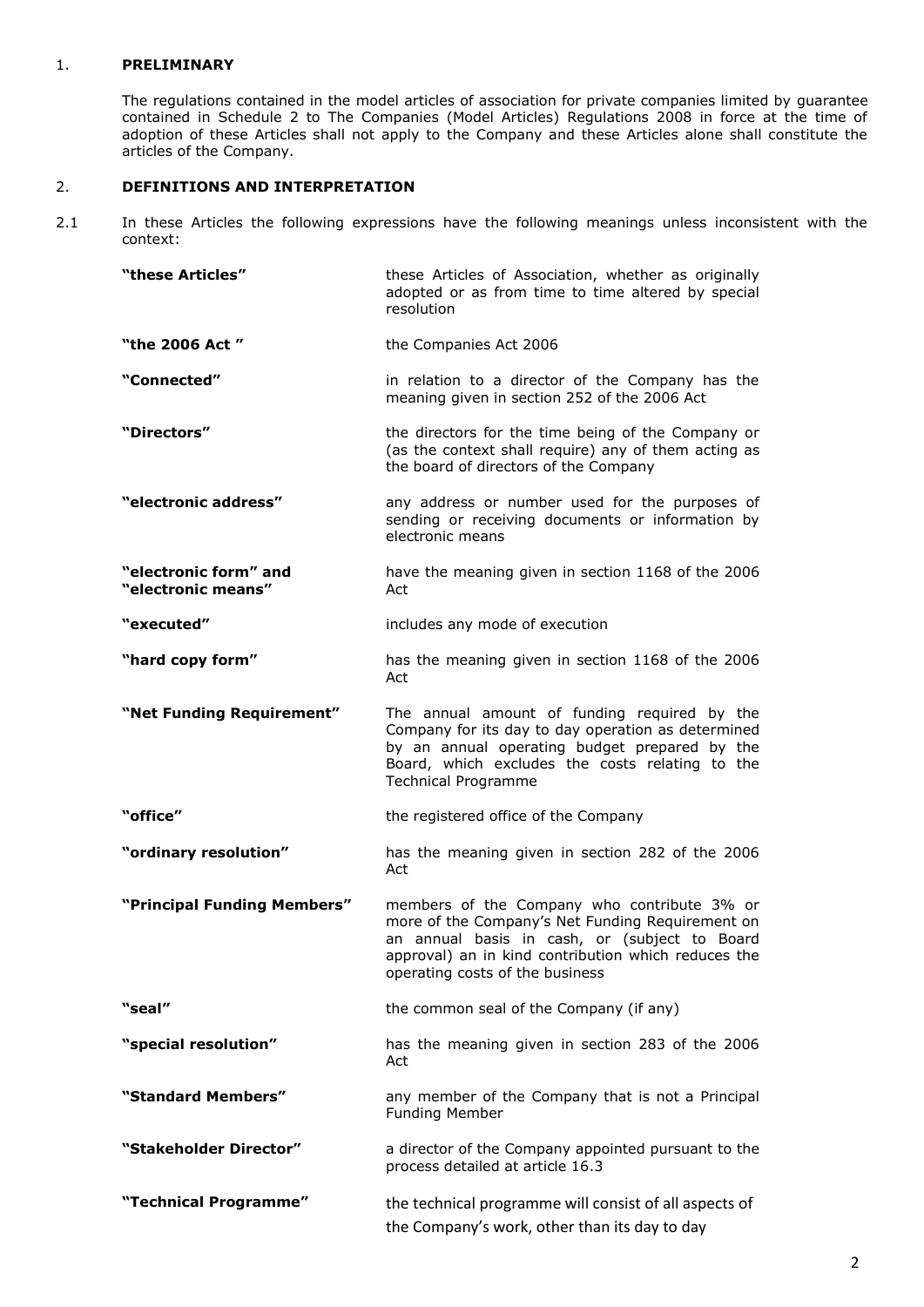#### operation

| "the Statutes" | the Companies Acts as defined in section 2 of the<br>2006 Act and every other statute, order, regulation,<br>instrument or other subordinate legislation in force<br>from time to time relating to companies and |
|----------------|------------------------------------------------------------------------------------------------------------------------------------------------------------------------------------------------------------------|
|                | affecting the Company                                                                                                                                                                                            |

**"United Kingdom"** Great Britain and Northern Ireland.

**"in writing"** hard copy form or to the extent agreed (or deemed to be agreed by virtue of a provision of the Statutes) electronic form or website communication

- 2.2 Unless the context otherwise requires, words or expressions contained in these Articles shall bear the same meaning as in the Statutes but excluding any statutory modification thereof not in force when these Articles become binding on the Company.
- 2.3 Words importing the masculine gender only shall include the feminine gender and the neuter (as appropriate).
- 2.4 References to any Statute or statutory provision include, unless the context otherwise requires, a reference to that Statute or statutory provision as modified, replaced, re-enacted or consolidated and in force from time to time and any subordinate legislation made under the relevant Statute or statutory provision.
- 2.5 Where the word "address" appears in these Articles it is deemed to include postal address and, where applicable, electronic address.
- 2.6 The expression "working day" in relation to a period of notice means any day other than Saturday, Sunday and Christmas Day, Good Friday or any day that is a bank holiday under the Banking and Financial Dealing Act 1971 in the part of the UK where the company is registered.
- 2.7 The expression "clear days" in relation to a period of notice to call a meeting means the number of days referred to excluding the day when the notice is given and the day of the meeting.

#### 3. **OBJECTS**

- 3.1 The Company's object(s), which are on a not-for-profit basis (save that any residual income will be distributed in accordance with article 29.2 on winding up) are:
	- 3.1.1 To raise income by membership subscriptions, available public and private funding and the sale of services arising from pursuit of its objects, for example provision of technical consultancy services.
	- 3.1.2 To create a sustainable governance model for how water resources are managed across a wide range of stakeholders including, but not limited to, water companies, the agricultural sector, regulatory bodies, local authorities and those who use, have an impact on, and are affected by future water resource change.
	- 3.1.3 To assist the Company's members in resilience planning and responding to regulators on matters of national policy and planning.
	- 3.1.4 To provide technical resources and decision making tools to assist the agricultural sector in responding effectively to the challenges of growth, climate change and the reductions in abstraction needed to meet the needs of the environment.
	- 3.1.5 To promote delivery of change at landscape scale, linking the activities of water companies, agriculture and other sectors in a framework that enhances biodiversity and conservation and the restoration of priority habitats through decisions about the management and use of water.
	- 3.1.6 To influence the development of the environmental land management system, securing farm revenues, whilst building natural capital and increasing the flow of eco-system services.
	- 3.1.7 To provide insight into other sector plans, for example increasing understanding of future energy needs for each sector in so far as they impact on critical water related interests.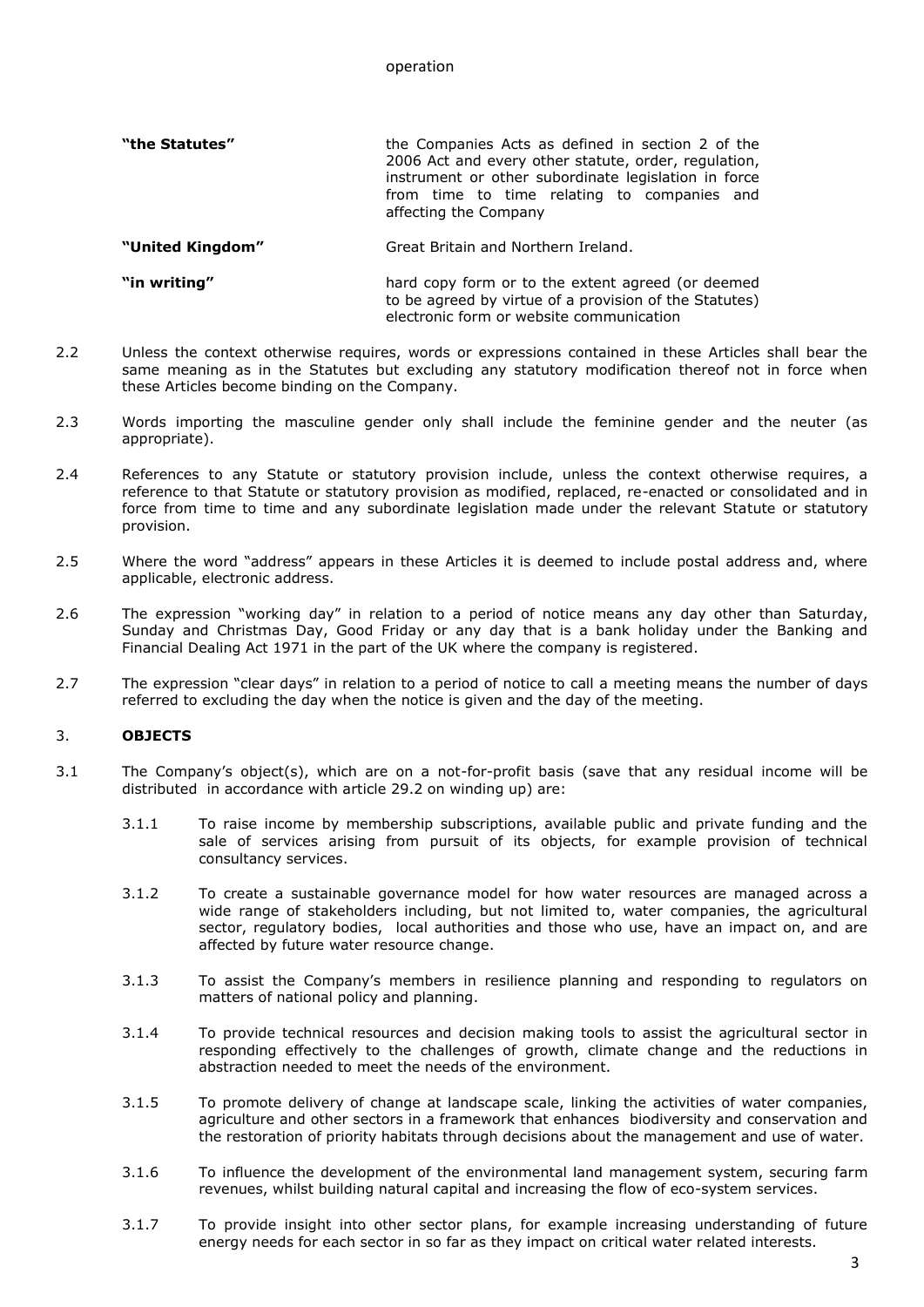- 3.1.8 To plan for the water resources needed for housing development and economic growth, in a way that promotes a flourishing natural environment and associated local interests.
- 3.1.9 To deliver the water related elements of the 25 Year Environment Plan for Eastern England (and any subsequent strategic plan that replaces it in future), whilst seeking to improve water quality at source.
- 3.1.10 To own appropriate trademarks and other intellectual property as may be appropriate relating to the operation and administration of the Company.
- 3.1.11 To appoint persons to represent the interests of the Company to any body and to pay towards the expenses of that body.
- 3.1.12 To purchase, take on lease or in exchange, hire or otherwise acquire any real or personal property and any rights or privileges which the Company may think necessary or convenient for the promotion of it objects and to construct, maintain and alter any buildings or erections necessary or convenient for the work of the Company.
- 3.1.13 To improve, manage, construct, repair develop, exchange, let on lease or otherwise, mortgage, charge, sell, dispose of, turn to account, grant licences, options, rights and privileges in respect of, or otherwise deal with all or any part of the property and rights of the Company as may be thought expedient with a view to the promotion of its objects.
- 3.1.14 To invest and deal with the moneys of the Company not immediately required in such manner as may from time to time be determined and to hold or otherwise deal with any investments made.
- 3.1.15 To lend and advance money or give credit on any terms and with or without security to any person, firm or company, to enter into guarantees, contracts of indemnity and suretyships of all kinds, to receive money on deposit or loan upon any terms, and to secure or guarantee in any manner and upon any terms the payment of any sum of money or the performance of any obligation by any person, firm or company.
- 3.1.16 To borrow and raise money for the purposes of the Company on such terms and such security as may be thought fit.
- 3.1.17 To draw, make, accept, endorse, discount, negotiate, execute and issue cheques, bills of exchange, promissory notes, bills of lading, warrants, debentures and other negotiable, transferable instruments.
- 3.1.18 To enter into any arrangements with any government or authority (supreme, municipal, local, or otherwise) that may seem conducive to the attainment of the Company's objects, and to obtain from any such government or authority any charters, decrees, rights, privileges or concessions which the Company may think desirable and to carry out, exercise and comply with such charters, decrees, rights, privileges, and concessions.
- 3.1.19 To co-operate with, or subscribe to any association, society or corporation whose objects are in general similar to the objects of the Company.
- 3.1.20 To pay all or any expenses incurred in connection with the promotion, formation and incorporation of the Company, or to contract with any person, firm or company to pay the same.
- 3.1.21 To do all such other things as may be deemed incidental or conducive to the attainment of the Company's objects.
- 3.1.22 None of the objects set forth in any sub-article of this article 3 shall be restrictively construed but the widest interpretation shall be given to each such object, and none of such objects shall except where the context expressly so requires, be in any way limited or restricted by reference to or inference from any other objects or objects set forth in such sub-article, or by reference to or inference from the name of the Company.

#### 4. **MEMBERS**

4.1 The subscribers to the Memorandum of Association of the Company and such other persons as are admitted to membership in accordance with these Articles shall be members of the Company. No person shall be admitted as a member of the Company unless he is approved by the Directors. Every person who wishes to become a member shall deliver to the Company an application for membership in such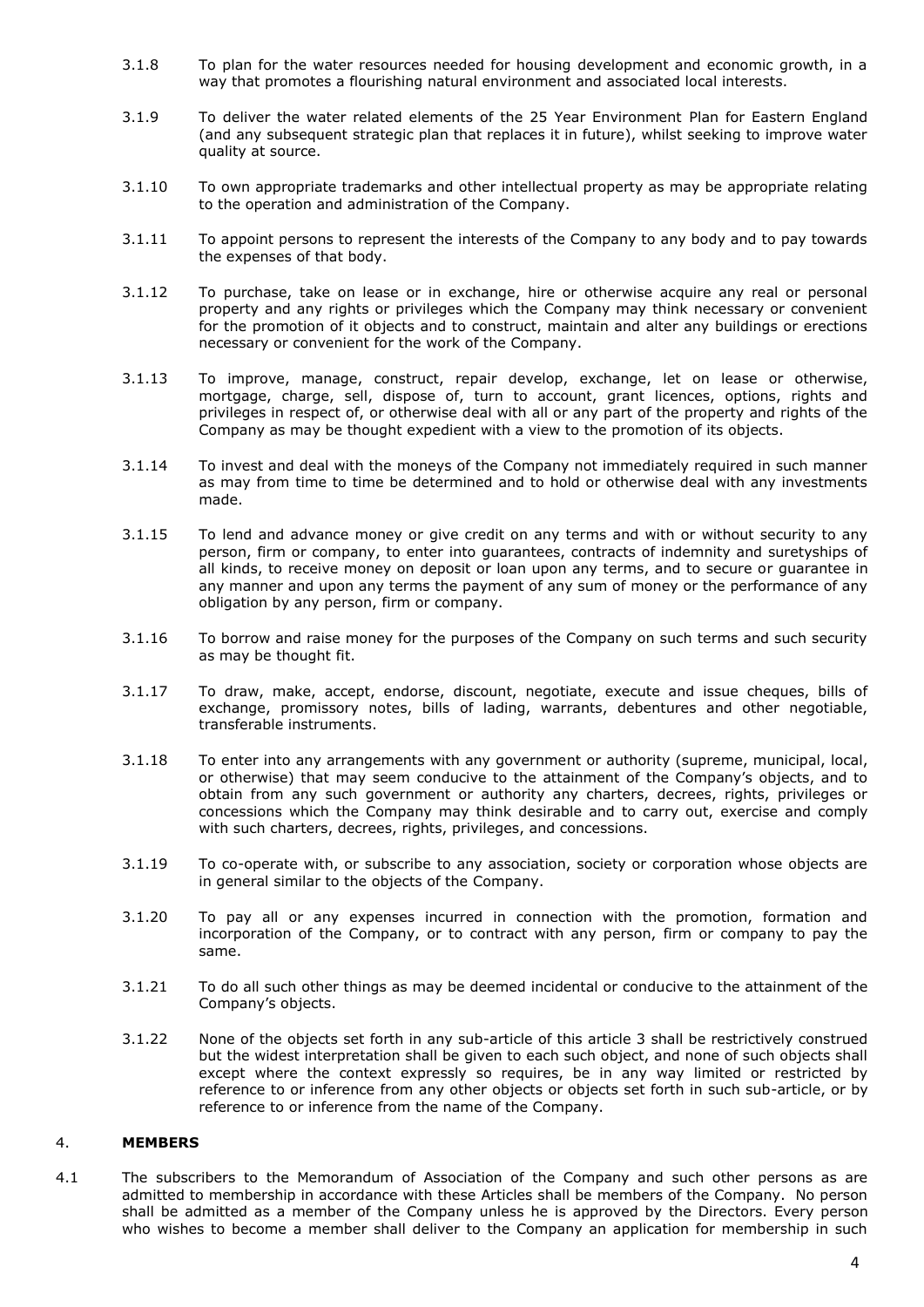form as the Directors require to be executed by him agreeing to be bound by these Articles and on being so admitted his name shall be entered in the register of members of the Company.

- 4.2 Subject to the provisions of article 4.1, the membership of the Company shall comprise the following classes of member:
	- 4.2.1 Principal Funding Members; and
	- 4.2.2 Standard Members
- 4.3 Each of the (i) Principal Funding Members and (ii) Standard Members shall constitute separate classes of membership for the purposes of voting and of class rights as set out in these Articles. The Principal Funding Members and the Standard Members shall have voting rights in the Company.
- 4.4 The Directors shall have absolute discretion in determining whether to accept or reject any application for membership and shall not be bound to assign any reason for their decision but nothing in these Articles shall entitle the Directors to discriminate in any way between applicants for membership by reason of race, colour, sex, creed, age or disability.
- 4.5 In order to apply for membership of the Company each potential new member of the Company must have a relevant interest in sustainable water management issues and a desire to collaborate on multisector planning. The Directors will have sole discretion in determining whether a potential new member of the Company satisfies this condition.
- 4.6 No person or organisation shall hold membership as a Principal Funding Member and as a Standard Member concurrently, however, where a member is admitted as either such class of member and ceases to meet the criteria to remain in such class of member but fulfils the criteria for another class of membership, such member may be reclassified as being in such alternate class of membership by resolution of the Directors.
- 4.7 Subject to all moneys presently payable by him to the Company pursuant to any rules or bye-laws made by the Directors pursuant to **article [26](#page-16-0)** or otherwise having been paid, a member may at any time withdraw from the Company by giving at least seven clear days' notice in writing to the Company provided that after such retirement the number of members remaining is not less than two.
- 4.8 Membership shall:
	- 4.8.1 not be transferable and shall cease on death or, for organisational membership, upon the winding up of that organisation; and
	- 4.8.2 terminate if the majority of the Directors of the Company resolve that it is in the best interests of the Company that a membership is terminated.
- 4.9 The members may, by special resolution, direct the Directors to take, or refrain from taking, specified action. No such special resolution invalidates anything which the Directors have done before the passing of the resolution.
- 4.10 Any such person who contributes to the Company's activities set out in the provisions of article 5 is treated as *ex officio* and shall become a member of the Company upon the Company's approval of the member pursuant to article 4.1 and approval of the contributions.

### 5. **FUNDING OF THE COMPANY**

- 5.1 In order to fund the day-to-day operational activities of the Company (Net Funding Requirements pursuant to article 5.2) and in addition to receipts by way of subscription or dues, the Company shall have powers to obtain, collect and receive money and funds by way of contributions, donations, affiliation fees, subscriptions, grants, loans and any other lawful method, and to issue and make appeals and to take such other steps as may be required for the purpose of procuring contributions to the funds of the Company by any such method.
- 5.2 Subject to article 4.4 each Principal Funding Member will annually make a direct financial contribution of a minimum 3% of the Net Funding Requirements of the Company in cash or will make an 'in-kind' contribution, with a market value equal to 3% of the Net Funding Requirement, which reduces the overall operational cost of the business. The Board of Directors will decide the market value of any in-kind contribution after making reasonable enquiries, and the Board of Directors has the option to accept or decline an in-kind contribution as a contribution towards the Net Funding Requirement from any Principal Funding Member, or any potential Principal Funding Member. The board of Directors shall review and approve the cash contributions and the in-kind contributions annually to ensure the Net Funding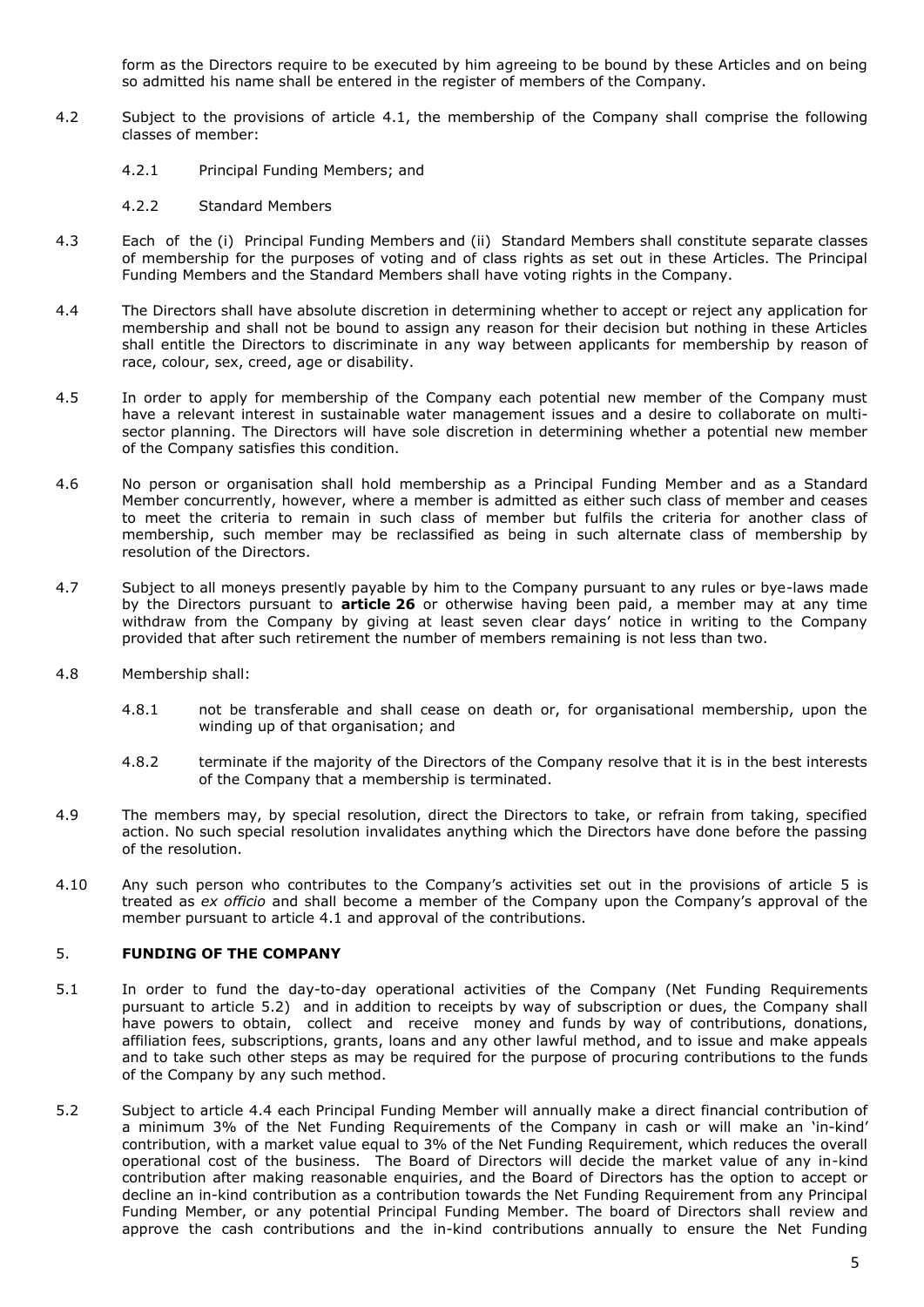Requirement is met in full. Any such member may, by notice to the Company, contribute to the funding of the Company by way of gift or by loan that is approved by the Company.

- 5.3 If a Principal Funding Member declines to contribute at least 3% of the Net Funding Requirement in cash or by way of an in-kind contribution of a value equal to 3% of the Net Funding Requirement for the relevant year, the Board has the option to remove such member's status as a Principal Funding Member. If such member has appointed a director to the board of the Company and ceases to be a Principal Funding Member in accordance with these Articles, such director will be required to resign within 28 days of the start of the Company's financial year.
- 5.4 Standard Members will not be subject to any requirement to pay an annual fee to retain their membership of the Company.

#### 6. **ANNUAL GENERAL MEETING**

- 6.1 The Company shall in each calendar year hold a general meeting as the Company's Annual General Meeting in addition to any other general meeting of the Company held in that calendar year and the Company shall specify the general meeting as the Annual General Meeting in the notice calling it.
- 6.2 Unless the members resolve otherwise by way of ordinary resolution passed, not more than 15 months shall elapse between the date of one annual general meeting of the Company and that of the next, provided that so long as the Company holds the Company's first annual general meeting within 18 months of the Company's incorporation, the Company need not hold such first annual general meeting in the calendar year of the Company's incorporation or in the following calendar year. Each annual general meeting of the Company shall be held at such time and place as the directors shall appoint.

#### 7. **GENERAL MEETINGS**

- 7.1 The Directors may call general meetings.
- 7.2 If at any time there are not within the United Kingdom sufficient Directors capable of acting to form a quorum, any director or any two members of the Company may convene a general meeting in the same manner as nearly as possible as that in which meetings may be convened by the Directors.

#### 8. **NOTICE OF GENERAL MEETINGS**

- 8.1 A notice convening a general meeting of the Company shall be called by at least fourteen clear days' notice in writing. The notice shall specify the time and place of the meeting and the general nature of the business to be transacted.
- 8.2 Subject to the provisions of these Articles notice of general meetings shall be given to all members, to all Directors and to the auditors.
- 8.3 Notwithstanding the foregoing provisions of these Articles a general meeting may be called by shorter notice if it is so agreed in accordance with section 307(4) of the 2006 Act.
- 8.4 The accidental omission to give notice of a meeting to, or the non-receipt of notice of a meeting by, any person entitled to receive notice shall not invalidate the proceedings at that meeting.
- 8.5 Notwithstanding that the Company does not have a share capital, every notice convening a general meeting shall comply with the provisions of section 325(1) of the 2006 Act as to giving information to members in regard to their right to appoint proxies.
- 8.6 Every notice convening a general meeting shall be given in accordance with section 308 of the 2006 Act that is, in hard copy form, electronic form or by means of a website.
- 8.7 The Company may send a notice of meeting by making it available on a website or by sending it in electronic form and if notice is sent in either way it will be valid provided it complies with the relevant provisions of the Companies Act 2006.
- 8.8 A member present, either in person or by proxy, at any meeting of the Company shall be deemed to have received notice of the meeting and, where requisite, of the purposes for which it was called.

### 9. **PROCEEDINGS AT GENERAL MEETINGS**

9.1 No business shall be transacted at any general meeting unless a quorum of members is present. Quorum shall be 50% of Principal Funding Members and 50% of Standard Members entitled to vote upon the business to be transacted, each being a member or a proxy for a member or a duly authorised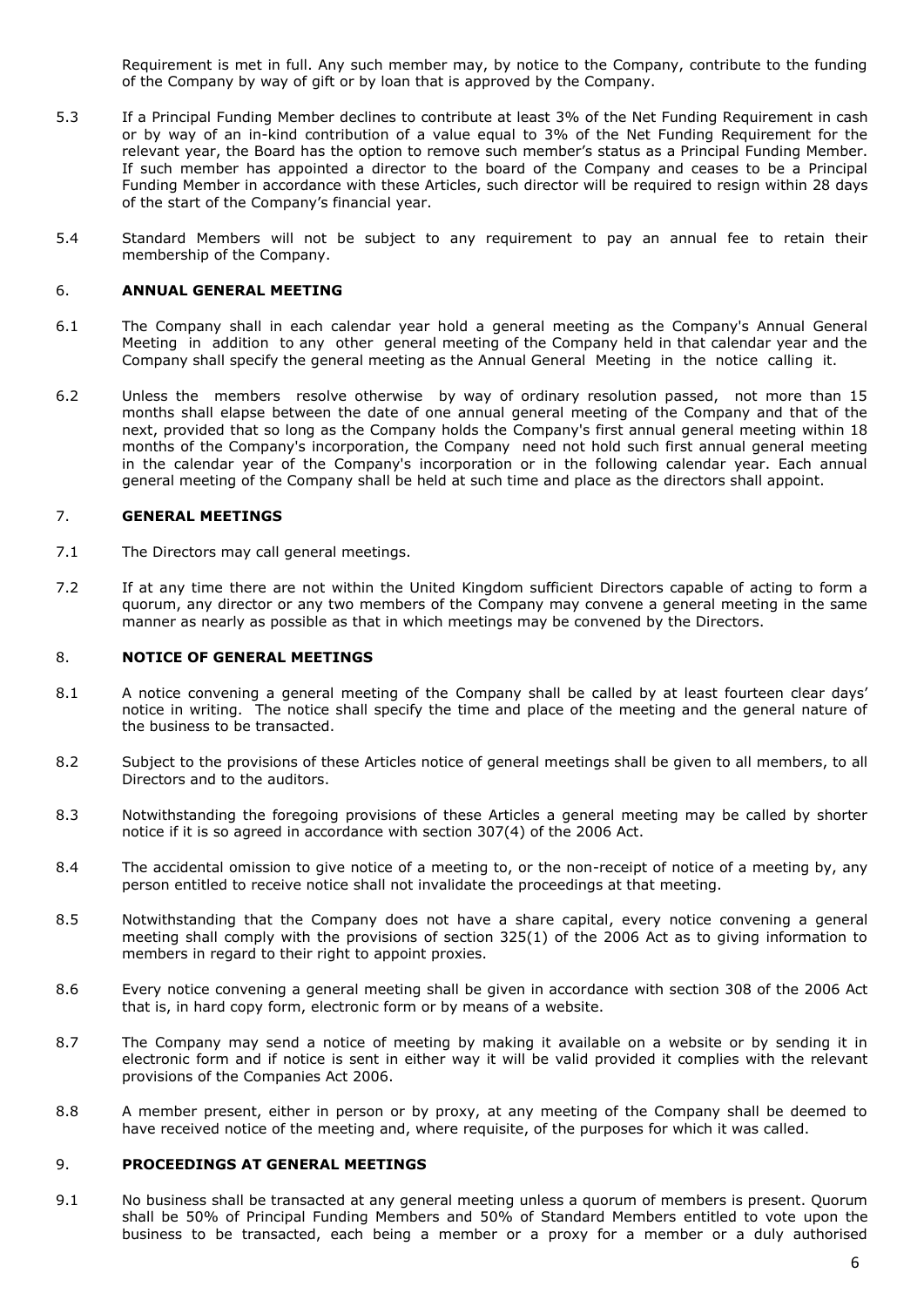representative of a corporation. If within half an hour from the time appointed for the general meeting a quorum is not present the general meeting shall stand adjourned to the same day in the next week, at the same time and place, or to such other day and at such other time and place as the Directors may determine; and if at the adjourned general meeting a quorum is not present within half an hour from the time appointed therefore the member or members present in person or by proxy or (being a body corporate) by representative and entitled to vote upon the business to be transacted shall constitute a quorum and shall have power to decide upon all matters which could properly have been disposed of at the meeting from which the adjournment took place.

- 9.2 The chairman, if any, of the Directors shall preside as chairman at every general meeting of the Company, or if there is no such chairman, or if he shall not be present within fifteen minutes after the time appointed for the holding of the meeting or is unwilling to act, the Directors present shall elect one of their number to be chairman of the meeting.
- 9.3 If at any meeting no director is willing to act as chairman or if no director is present within fifteen minutes after the time appointed for holding the general meeting, the members present shall choose one of their number to be chairman of the meeting.
- 9.4 A director shall, notwithstanding that he is not a member, be entitled to attend and speak at any general meeting.
- 9.5 The chairman may, with the consent of any meeting at which a quorum is present (and shall if so directed by the meeting), adjourn the meeting from time to time and from place to place, but no business shall be transacted at any adjourned meeting other than the business which might properly have been transacted at the meeting had the adjournment not taken place. When a meeting is adjourned for thirty days or more, notice of the adjourned meeting shall be given as in the case of an original meeting. Save as aforesaid it shall not be necessary to give any notice of an adjournment or of the business to be transacted at an adjourned meeting.
- 9.6 At any general meeting a resolution put to the vote of the meeting shall be decided on a show of hands unless before, or on the declaration of the result of the show of hands, a poll is duly demanded. Subject to the provisions of the Statutes, a poll may be demanded:
	- 9.6.1 by the chairman; or
	- 9.6.2 by at least two members having the right to vote at the meeting; or
	- 9.6.3 by a member or members representing not less than one-tenth of the total voting rights of all the members having the right to vote at the meeting,

and a demand by a person as a proxy for a member shall be the same as a demand by the member.

- 9.7 Unless a poll is duly demanded a declaration by the chairman that a resolution has been carried or carried unanimously, or by a particular majority, or lost, or not carried by a particular majority and an entry to that effect in the minutes of the meeting of the Company shall be conclusive evidence of the fact without proof of the number or proportion of the votes recorded in favour of or against such resolution.
- 9.8 The demand for a poll may, before the poll is taken, be withdrawn but only with the consent of the chairman and a demand so withdrawn shall not be taken to have invalidated the result of a show of hands declared before the demand was made.
- 9.9 A poll shall be taken as the chairman directs and he may appoint scrutineers (who need not be members) and fix a time and place for declaring the result of the poll. The result of the poll shall be deemed to be the resolution of the meeting at which the poll was demanded.
- 9.10 A poll demanded on the election of a chairman or on a question of adjournment shall be taken immediately. A poll demanded on any other question shall be taken either immediately or at such time and place as the chairman directs not being more than thirty days after the poll is demanded. The demand for a poll shall not prevent the continuance of a meeting for the transaction of any business other than the question on which the poll was demanded. If a poll is demanded before the declaration of the result of a show of hands and the demand is duly withdrawn, the meeting shall continue as if the demand had not been made.
- 9.11 No notice need be given of a poll not taken immediately if the time and place at which it is to be taken are announced at the meeting at which it is demanded. In any other case at least seven clear days' notice shall be given specifying the time and place at which the poll is to be taken.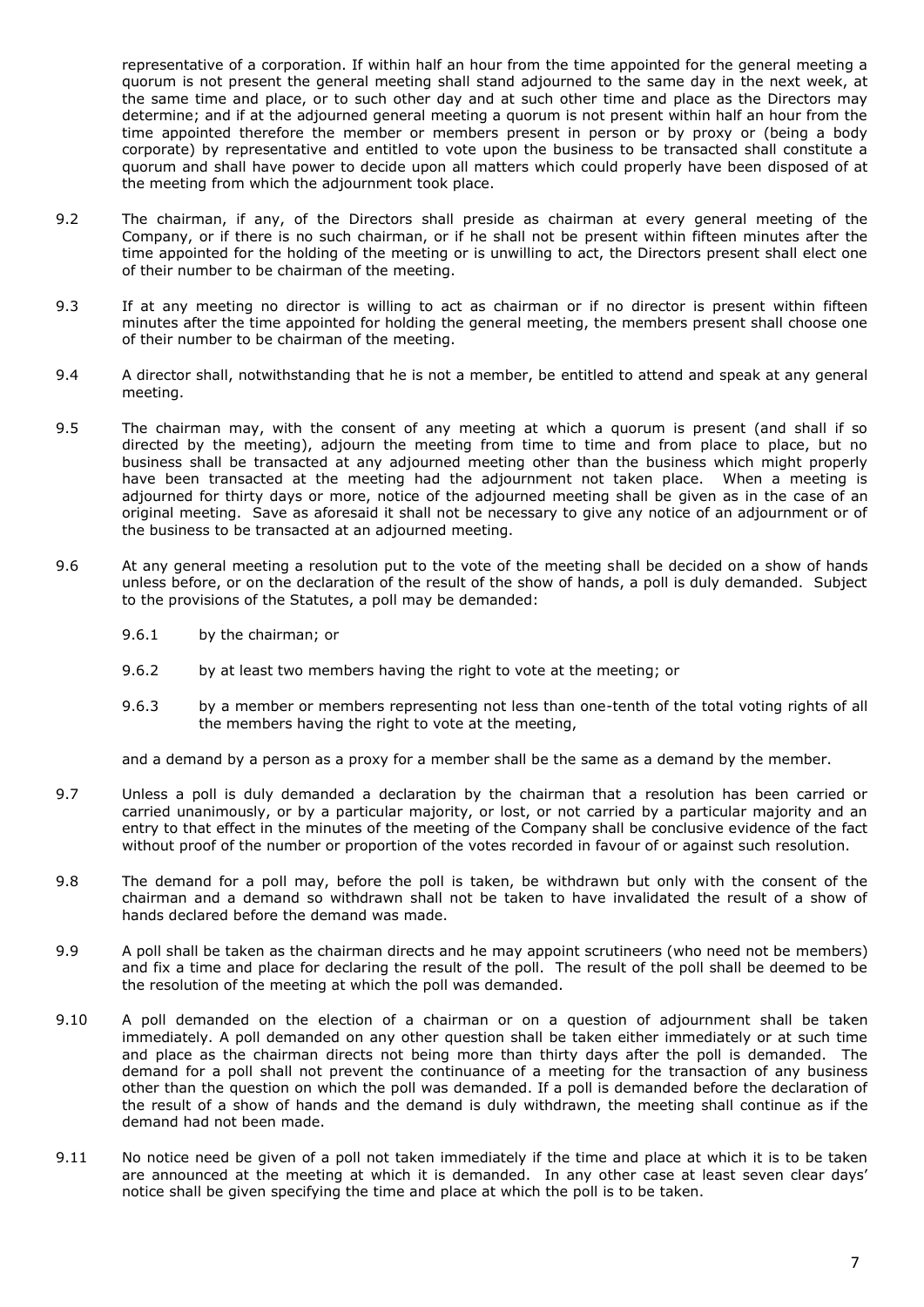#### 10. **VOTES OF MEMBERS**

- 10.1 All members shall be entitled to receive notice of, and attend and speak at, any general meeting.
- 10.2 Each member may authorise such person as it thinks fit to act as its representative (a "Member's Representative") at any general meeting, in the manner provided in section 323 of the Act and section 323 of the Act shall apply mutatis mutandis to any member which is neither a corporation nor an individual as though such member were a corporation. Such Member's Representative shall be entitled to exercise the same powers on behalf of the member in question as that member could exercise if it were the member and such member shall for the purposes of the Articles be deemed to be present in person at any such meeting if a Member's Representative so authorised is present.
- 10.3 On a written resolution, every member has one vote, on a show of hands every member (being an individual) present in person or by proxy (not being himself a member entitled to vote) or (being a corporation) present by a duly authorised representative or proxy (not being himself a member entitled to vote) has one vote and on a poll every member present in person or by proxy or by a duly authorised representative (as the case may be) has one vote.
- <span id="page-10-0"></span>10.4 A member in respect of whom an order has been made by any court having jurisdiction (whether in the United Kingdom or elsewhere) in matters concerning mental disorder may vote, by his receiver, legal guardian or other person authorised in that behalf. Evidence to the satisfaction of the Directors of the authority of the person claiming to exercise the right to vote shall be deposited at the office, or at such other place as is specified in accordance with these Articles for the deposit of instruments of proxy, not less than 48 hours before the time appointed for holding the meeting or adjourned meeting at which the right to vote is to be exercised and in default the right to vote shall not be exercisable. In calculating the time period in this **article [10.4](#page-10-0)**, no account shall be taken of any part of a day that is not a working day.
- 10.5 No member shall be entitled to vote at any general meeting unless all monies presently payable by him to the Company pursuant to any rules or bye-laws made by the Directors under **article [26](#page-16-0)** or otherwise have been paid.
- 10.6 No objection shall be raised to the qualification of any voter except at the meeting or adjourned meeting at which the vote objected to is tendered, and every vote not disallowed at the meeting shall be valid. Any objection made in due time shall be referred to the chairman whose decision shall be final and conclusive.
- 10.7 An instrument appointing a proxy shall be in writing, executed by or on behalf of the appointor and shall be in the following form (or in a form as near thereto as circumstances allow or in any other form which is usual or which the Directors may approve):

"NAME [Limited]

I, [NAME], of [ADDRESS], being a member of the above-named Company, hereby appoint [NAME], of [ADDRESS], as my proxy to vote in my name and on my behalf at a general meeting of the Company to be held on [DATE], and at any adjournment thereof.

Signed on [DATE]."

10.8 Where it is desired to afford members an opportunity of instructing the proxy how he shall act the instrument appointing a proxy shall be in the following form (or in a form as near thereto as circumstances allow or in any other form which is usual or which the Directors may approve):

"[NAME] [Limited]

I, [NAME], of [ADDRESS], being a member of the above named Company, hereby appoint [NAME], of [ADDRESS], or failing him, [NAME], of [ADDRESS], as my proxy, to vote for me in my name and on my behalf at a general meeting of the Company to be held on [DATE], and at any adjournment thereof.

This form is to be used in respect of the resolutions mentioned below as follows:

Resolution No 1 \*for \*against

Resolution No 2 \*for \*against

\* Strike out whichever is not desired

Unless otherwise instructed, the proxy may vote as he thinks fit or abstain from voting.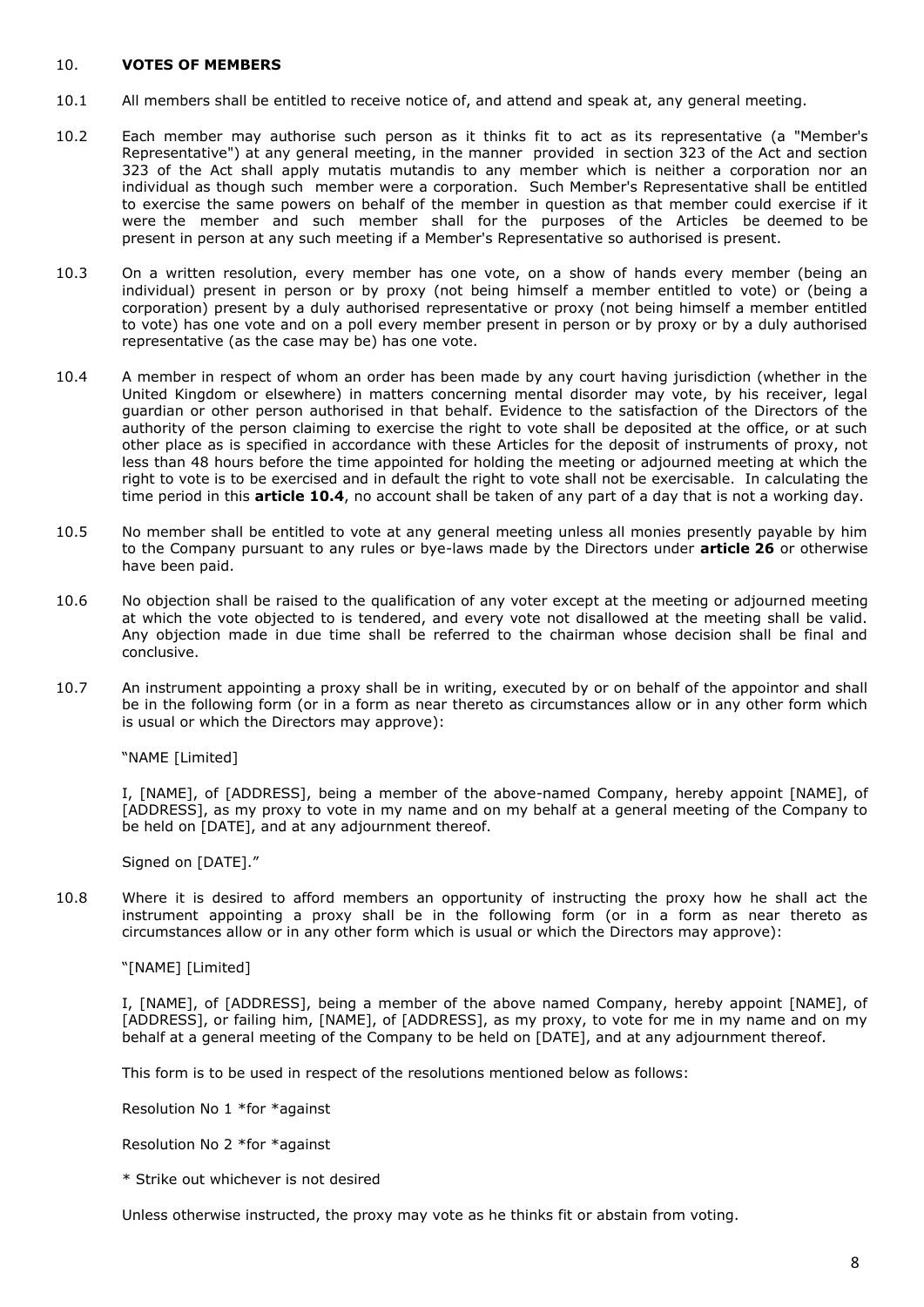Signed on [DATE]."

- 10.9 The instrument appointing a proxy shall be deemed to confer authority to demand or join in demanding a noll
- <span id="page-11-0"></span>10.10 The instrument appointing a proxy and the power of attorney or other authority, if any, under which it is signed or a copy of that power or authority notarially or in some other way approved by the Directors may:
	- 10.10.1 in the case of a proxy not being sent in electronic form be deposited at the office or at such other place within the United Kingdom as is specified for that purpose in the notice convening the meeting or in any instrument of proxy sent out by the Company in relation to the meeting not less than 48 hours before the time for holding the meeting or adjourned meeting at which the person named in the instrument proposes to vote; or
	- 10.10.2 in the case of a poll taken more than 48 hours after it is demanded, be deposited as aforesaid after the poll has been demanded and not less than 24 hours before the time appointed for the taking of the poll; or
	- 10.10.3 where the poll is not taken immediately but is taken not more than 48 hours after it was demanded, be delivered at the meeting at which the poll was demanded to the chairman of that meeting or to any director,
- 10.11 A proxy appointment which is being sent in electronic form must be received at an address specified by the Company for the purpose of receiving such communications in electronic form:
	- 10.11.1 in (or by way of a note to) the notice convening the meeting; or
	- 10.11.2 in any form of proxy appointment sent out by the Company; or
	- 10.11.3 in any invitation contained in an electronic form to appoint a proxy issued by the Company,

in each case not less than 48 hours before the time for holding the meeting at which the person named in the instrument proposes to vote or in the case of a poll taken more than 48 hours after it is demanded, not less than 24 hours before the poll is taken, or where the poll is not taken immediately but is taken not more than 48 hours after it was demanded, be delivered at the meeting at which the poll was demanded to the chairman of that meeting or to any director.

An instrument of proxy which is not deposited or delivered in a manner so permitted shall be invalid.

- 10.12 In calculating the time periods in **article [10.10](#page-11-0)**, no account shall be taken of any part of a day that is not a working day.
- 10.13 A vote given or poll demanded by proxy or by the duly authorised representative of a corporation shall be valid notwithstanding the previous determination of the authority of the person voting or demanding a poll unless notice of the determination was received by the Company at the office or at such other place at which the instrument of proxy was duly deposited before commencement of the meeting or adjourned meeting at which the vote is given or the poll demanded or (in the case of a poll taken otherwise than on the same day as the meeting or adjourned meeting) the time appointed for taking the poll.

### 11. **WRITTEN RESOLUTIONS**

- 11.1 A written resolution, proposed in accordance with section 288(3) of the 2006 Act, will lapse if it is not passed before the end of the period of 28 days beginning with the circulation date.
- 11.2 For the purposes of this **article 11** "circulation date" is the day on which copies of the written resolution are sent or submitted to members or, if copies are sent or submitted on different days, to the first of those days.

## 12. **COMPANY SECRETARY**

The Company shall have a company secretary.

#### 13. **NUMBER OF DIRECTORS**

Unless otherwise determined by the Board of Directors, the number of Directors shall be subject to a maximum of 20 Directors, including the chairman and Managing Director. The minimum number of Directors shall be one.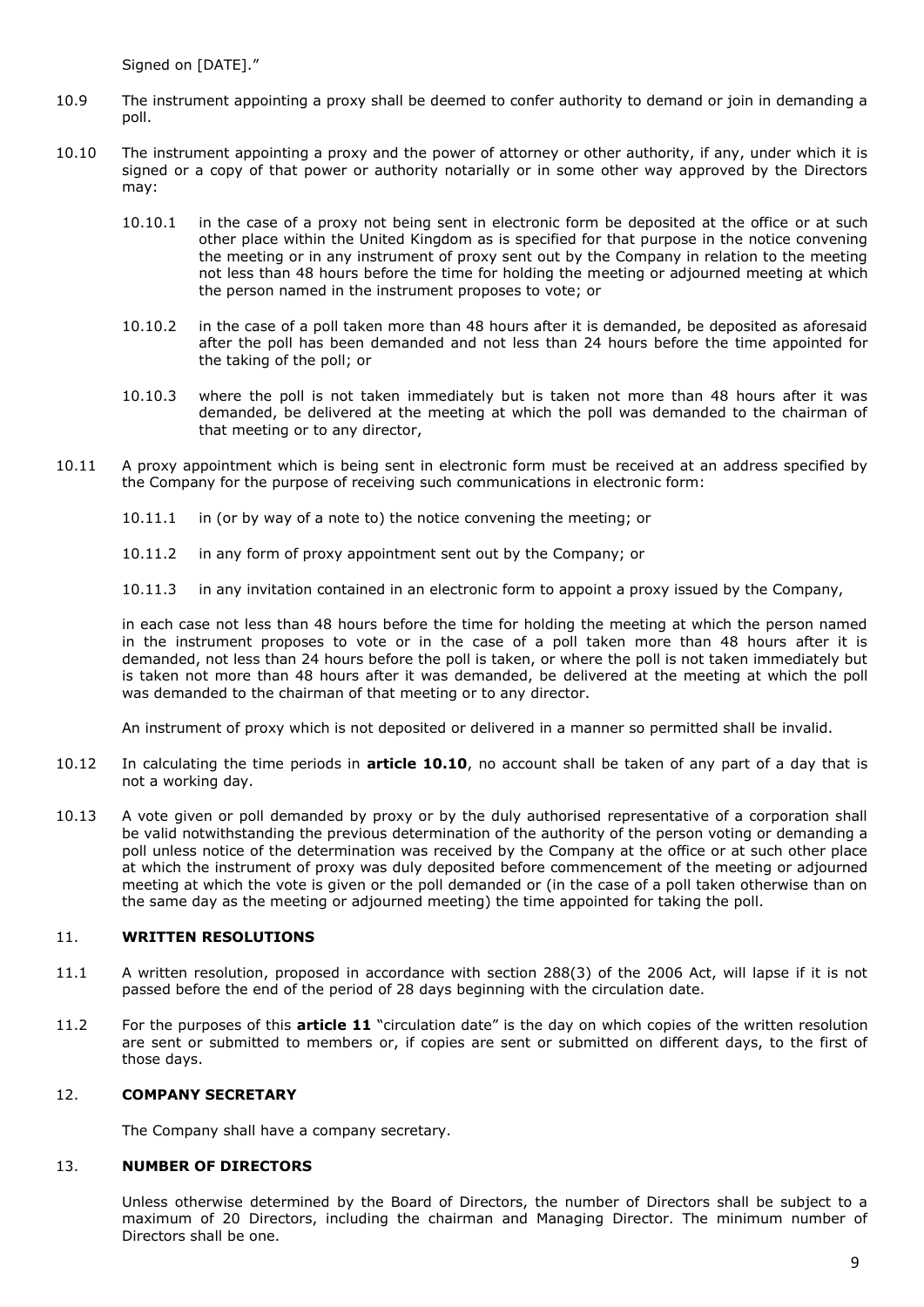- 13.1 Subject to article 16, the Company shall have the following board composition:
	- 13.1.1 an independent non-executive chairman;
	- 13.1.2 the Managing Director;
	- 13.1.3 any non-executive directors appointed by the Principal Funding Members subject to article 16.2;
	- 13.1.4 any further non-executive directors appointed by the Principal Funding Members;
	- 13.1.5 a maximum of two Stakeholder Directors subject to article 16.3; and
	- 13.1.6 the company secretary.

### 14. **POWERS OF DIRECTORS**

- 14.1 Subject to the provisions of the 2006 Act and these Articles and to any directions given by special resolution, the business of the Company shall be managed by the Directors who may exercise all the powers of the Company. No alteration of these Articles and no such direction shall invalidate any prior act of the Directors which would have been valid if that alteration had not been made or that direction had not been given. A meeting of Directors at which a quorum is present may exercise all powers exercisable by the Directors.
- 14.2 The Directors, subject to these Articles, have unfettered power to form committees and any subcommittees in the Company as they see fit.

#### <span id="page-12-0"></span>15. **DELEGATION OF DIRECTORS' POWERS**

- 15.1 The Directors may delegate any of their powers to:
	- 15.1.1 any committee consisting of one or more directors and such other persons (if any) not being directors co-opted on to such committee as the Directors think fit provided that the number of co-opted persons not being directors shall not exceed one half of the total number of members of such committee; or
	- 15.1.2 the Managing Director (for the time being) of the Company or any director holding any other executive office.
	- 15.1.3 an alternate named substitute, who must be approved by the Board of Directors.
- 15.2 Any such delegation may be made subject to any conditions the Directors may impose and may be collateral to their own powers and may be revoked or altered. Subject to any such conditions the proceedings of a committee with two or more members shall be governed by the Articles regulating the proceedings of Directors so far as they are capable of applying. Any committee or sub-committee are subject to their own terms of reference which must be approved by the Directors.

#### 16. **APPOINTMENT**

- 16.1 Any person who is willing to act as a director, and is permitted by law to do so, may be appointed to be a director:
	- 16.1.1 by a decision of the Directors; or
	- 16.1.2 by ordinary resolution.
- 16.2 Subject to the provisions of article 16.1, each Principal Funding Member is entitled to appoint one person to be a director of the Company ("**Principal Funding Director**"). The Directors and members of the Company are obliged to pass the necessary board resolutions and member resolutions to appoint the Principal Funding Director to the board within 90 days of the Principal Funding Member giving notice to the Company of their intention to appoint the Principal Funding Director. Subject to the provisions of article 5.3 and article 17 the Principal Funding Director will cease to be a director if the Principal Funding Member who nominated him for appointment so determines, or if the Principal Funding Member who appointed him ceases to be a Principal Funding Member of the Company.
- 16.3 A Principal Funding Member may request the appointment of a second Principal Funding Director from their organisation. The decision to allow this appointment shall be determined by ordinary resolution of the other Principal Funding Members, subject to the provisions of Article 16.2. Only one Principal Funding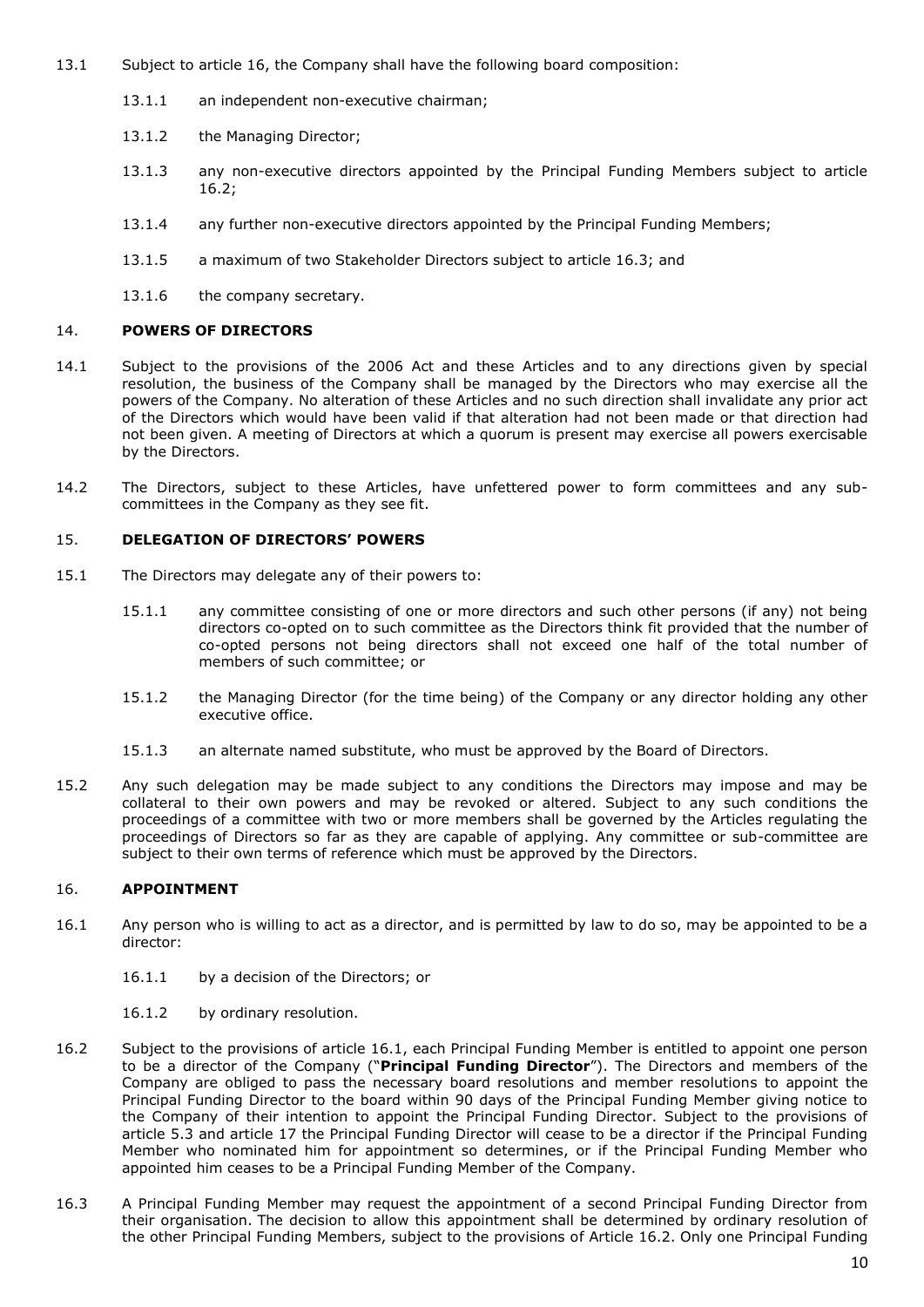Director appointed on behalf of each Principal Funding Member may attend a meeting of the Directors or vote on a resolution of the Directors.

16.4 The Managing Director shall be responsible solely for nominating Stakeholder Directors. Nominees put forward by the Managing Director must then be approved by the board of Directors. Stakeholder Directors will be selected from organisations who hold charitable status, have limited financial ability to become Principal Funding Members, or from organisations that the Directors determine to be suitable. The board of Directors shall review the suitability of each Stakeholder Director at least once every five years.

#### 17. **DISQUALIFICATION AND REMOVAL OF DIRECTORS**

The office of a director shall be vacated if:

- 17.1 he ceases to be a director by virtue of any provision of the Statutes or these Articles or he becomes prohibited by law from being a director; or
- 17.2 he becomes bankrupt or makes any arrangement or composition with his creditors generally; or
- 17.3 a registered medical practitioner who is treating him gives a written opinion to the Company stating that he has become mentally or physically incapable of acting as a director and may remain so for more than 3 months; or
- 17.4 he is or has been suffering from mental or physical ill health and the Directors resolve at a meeting of the Directors that his office be vacated; or
- 17.5 he resigns his office by notice to the Company; or
- 17.6 he shall for more than six consecutive months have been absent without permission of the Directors from meetings of Directors held during that period and the Directors resolve that his office be vacated.

### 18. **DIRECTORS' APPOINTMENTS AND INTERESTS**

- <span id="page-13-2"></span><span id="page-13-1"></span><span id="page-13-0"></span>18.1 Subject to the provisions of the Statutes, and provided that he has disclosed to the Directors the nature and extent of any material interest of his, a director notwithstanding his office:
	- 18.1.1 may be a party to or otherwise interested in any transaction or arrangement with the Company or in which the Company is in any way interested;
	- 18.1.2 may hold any other office or employment with the Company (other than the office of auditor);
	- 18.1.3 may be a director or other officer of or employed by or be a party to any transaction or arrangement with or otherwise interested in any body corporate promoted by the Company or in which the Company is in any way interested;
	- 18.1.4 may, or any firm or company of which he is a member or director may, act in a professional capacity for the Company or any body corporate in which the Company is in any way interested other than as an auditor;
	- 18.1.5 shall not by reason of his office be accountable to the Company for any benefit which he derives from such office, service or employment or from any such transaction or arrangement or from any interest in any such body corporate and no such transaction or arrangement shall be liable to be avoided on the ground of any such interest or benefit; and
	- 18.1.6 save for a vote under section 175(4) of the 2006 Act authorising any conflict of interest which the director or any other interested director may have or where the terms of authorisation of such conflict provide that the director may not vote in situations prescribed by the Directors when granting such authorisation shall be entitled to vote on any resolution and (whether or not he shall vote) shall be counted in the quorum on any matter referred to in any of **articles [18.1.1](#page-13-0) to [18.1.4](#page-13-1)** (inclusive) or on any resolution which in any way concerns or relates to a matter in which he has, directly or indirectly, any kind of interest whatsoever and if he shall vote on any resolution as aforesaid his vote shall be counted.

#### 18.2 For the purposes of **article [18.1:](#page-13-2)**

18.2.1 a general notice to the Directors that a director is to be regarded as having an interest of the nature and extent specified in the notice in any transaction or arrangement in which a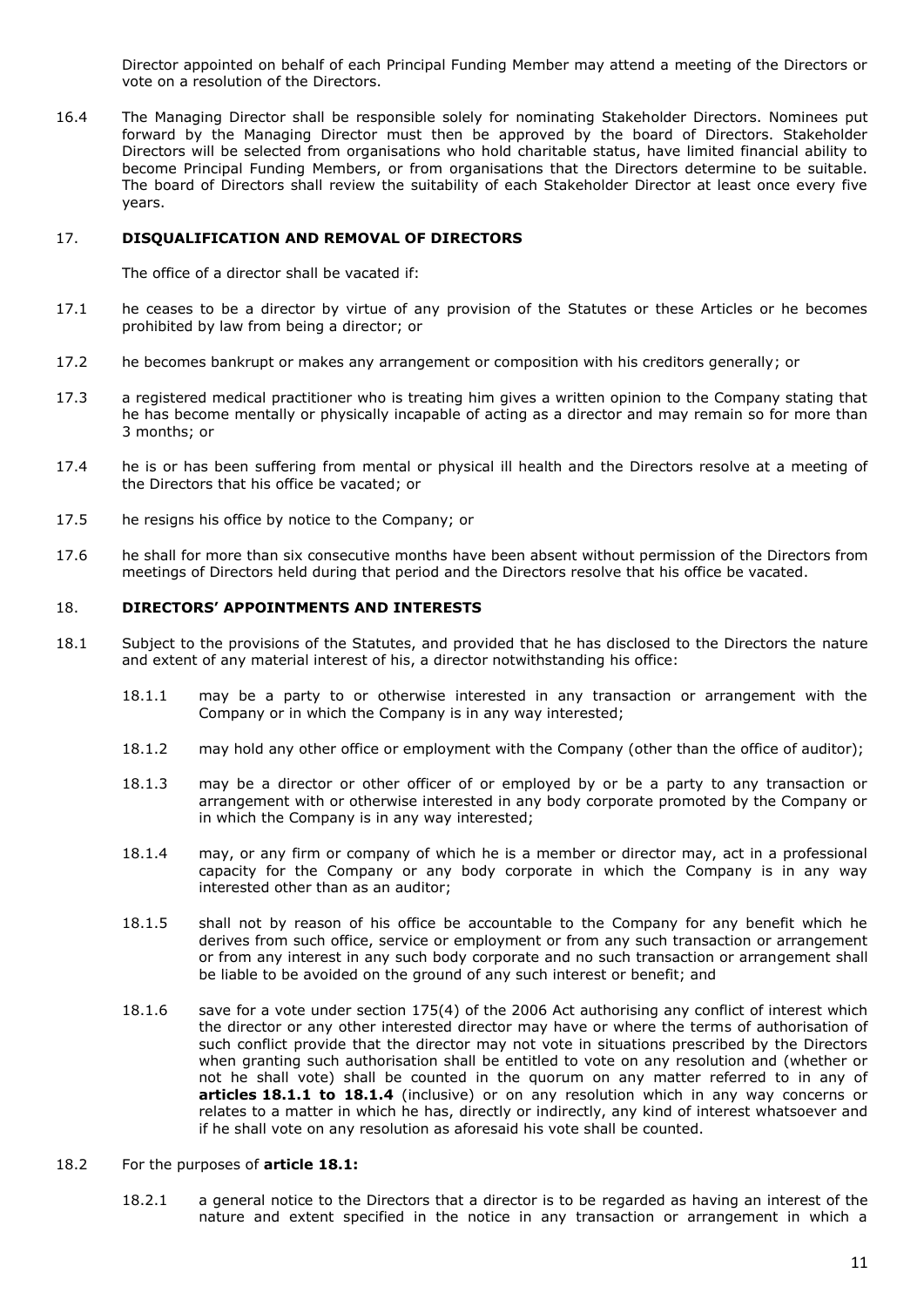specified person or class of persons is interested shall be deemed to be a disclosure that the director has an interest in any such transaction of the nature and extent so specified;

- 18.2.2 an interest of which a director has no knowledge and of which it is unreasonable to expect him to have knowledge shall not be treated as an interest of his; and
- 18.2.3 an interest of a person who is for any purpose of the 2006 Act (excluding any statutory modification not in force when the Company was incorporated) connected with a director shall be treated as an interest of the director and in relation to an alternate director an interest of his appointor shall be treated as an interest of the alternate director without prejudice to any interest which the alternate director has otherwise.

#### 19. **DIRECTORS' REMUNERATION AND EXPENSES**

- 19.1 Directors may undertake any services for the Company that the Directors decide.
- 19.2 The Company may pay any reasonable expenses which the directors properly incur in connection with their attendance at:
	- 19.2.1 meetings of Directors or committees of directors; or
	- 19.2.2 general meetings; or
	- 19.2.3 otherwise in connection with the exercise of their powers and the discharge of their responsibilities in relation to the Company.
- 19.3 Subject to the provisions of this article 19 the Company may remunerate the chairman of the Company and the Managing Director of the Company as the Directors determine.

#### 20. **PROCEEDINGS OF THE DIRECTORS**

- 20.1 Subject to the provisions of these Articles, the Directors may regulate their meetings, as they think fit. Any director may call a meeting of the Directors. Questions arising at a meeting shall be decided by a majority of votes. In the case of an equality of votes, the chairman shall have a second or casting vote. Notice of every meeting of the Directors shall be given to each director, including any director who may for the time being be absent from the United Kingdom and have given the Company an address within the United Kingdom for service.
- 20.2 Any director may participate in a meeting of the Directors or a committee constituted pursuant to **article [15](#page-12-0)** of which he is a member by means of a conference telephone or similar communications equipment whereby all persons participating in the meeting can hear each other and participation in a meeting in this manner shall be deemed to constitute presence in person at such meeting and, subject to these Articles and the Statutes, shall be entitled to vote and be counted in a quorum accordingly. Such a meeting shall be deemed to take place where the largest group of those participating is assembled or, if there is no such group, where the chairman of the meeting then is.
- 20.3 The quorum for a meeting of the Directors shall be fixed to the chairman of the Company, the Managing Director of the Company and at least one third of the Principal Funding Directors, save that, if and for so long as the Company has only one Principal Funding Director, the attendance of the sole Principal Funding Director is required for a meeting of the Directors to be quorate.
- 20.4 Notwithstanding any vacancies in their number, the continuing Directors or where there is only one, the sole continuing director, may continue to act but if the number of Directors is less than the number fixed as the quorum they, or (in the case of a sole director) he, may only act for the purpose of filling vacancies or calling a general meeting.
- 20.5 The Directors may appoint one of their number to be the chairman of the board of Directors and may remove him from that office. Unless he is unwilling to do so, the director so appointed shall preside at every meeting of the Directors at which he is present. But, if there is no director holding that office, or if the director holding it is unwilling to preside or is not present within five minutes after the time appointed for the meeting, the Directors present may appoint one of their number to be chairman of the meeting.
- 20.6 All acts done by any meeting of the Directors or of a committee constituted pursuant to **article [15,](#page-12-0)** or by any person acting as a director shall, notwithstanding that it be afterwards discovered that there was some defect in the appointment of any director or person acting as aforesaid, or that they or any of them were disqualified from holding office or had vacated office, or were not entitled to vote, be as valid as if every such person had been duly appointed and was qualified and had continued to be a director and had been entitled to vote.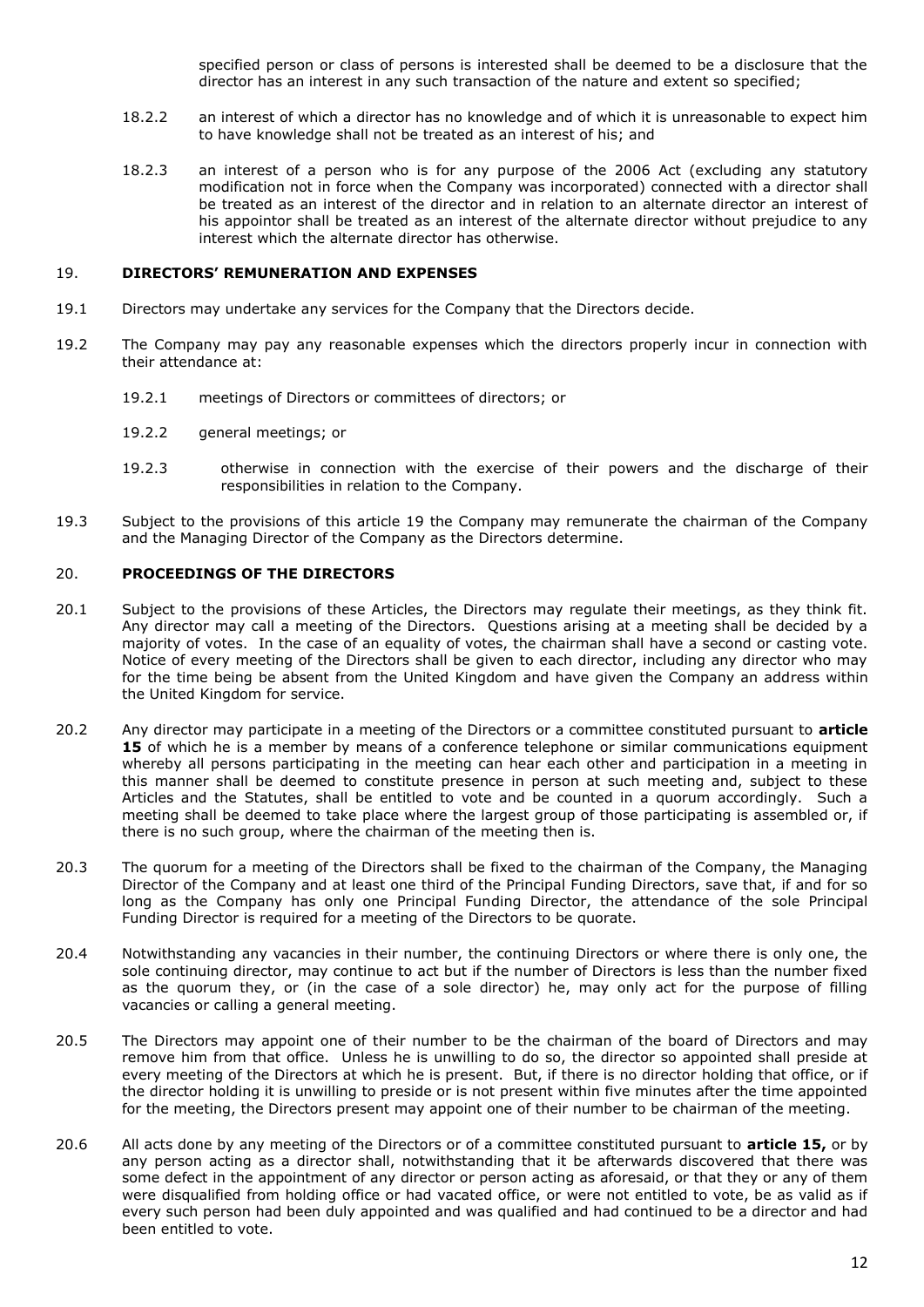- 20.7 A resolution in writing, signed by all the directors entitled to receive notice of a meeting of Directors or of a committee constituted pursuant to **article [15](#page-12-0)** shall be as valid and effectual as if it had been passed at a meeting of the Directors or (as the case may be) such a committee duly convened and held and may consist of several documents in the like form each signed by one or more directors or members of the committee (as the case may be).
- <span id="page-15-0"></span>20.8 If, and as a consequence of section 175(6) of the 2006 Act a director cannot vote or be counted in the quorum at a meeting of the Directors then the following apply:
	- 20.8.1 if the meeting is inquorate then the quorum for that purpose of that meeting shall be reduced by one for each director who cannot vote or be counted in the quorum; and
	- 20.8.2 if despite **article [20.8.1](#page-15-0)**, the meeting is still inquorate then it must be adjourned to enable the members of the Company to authorise any situation in which a director has a direct or indirect interest that conflicts, or possibly may conflict, with the interests of the Company.

#### 21. **MINUTES**

The Directors shall cause minutes to be made in books kept for the purposes:

- 21.1 of recording the names and addresses of all members; and
- 21.2 of all appointments of officers made by the Directors; and
- 21.3 of all proceedings at meetings of the Company and of the Directors and of committees constituted pursuant to **article [15](#page-12-0)** including the names of directors and members (as appropriate) present at each such meeting.

#### 22. **THE SEAL**

The Company shall not have a common seal.

#### 23. **ACCOUNTS**

No member shall (as such) have any right of inspecting any accounting records or other book or document of the Company except as conferred by statute or authorised by the Directors or by ordinary resolution of the Company.

#### 24. **COMPANY COMMUNICATION PROVISIONS**

- <span id="page-15-1"></span>24.1 Where:
	- 24.1.1 a document or information is sent by post (whether in hard copy or electronic form) to an address in the United Kingdom; and
	- 24.1.2 the Company is able to show that it was properly addressed, prepaid and posted,

it is deemed to have been received by the intended recipient 24 hours after it was posted.

- <span id="page-15-2"></span>24.2 Where:
	- 24.2.1 a document or information is sent or supplied by electronic means; and
	- 24.2.2 the Company is able to show that it was properly addressed,

it is deemed to have been received by the intended recipient immediately after it was sent.

- <span id="page-15-3"></span>24.3 Where a document or information is sent or supplied by means of a website, it is deemed to have been received by the intended recipient:
	- 24.3.1 when the material was first made available on the website; or
	- 24.3.2 if later, when the recipient received (or is deemed to have received) notice of the fact that the material was available on the website.
- 24.4 Pursuant to section 1147(6) of the 2006 Act, subsections (2) (3) and (4) of that section shall be deemed modified by **articles [24.1](#page-15-1)**, **[24.2](#page-15-2)** and **[24.3](#page-15-3)**.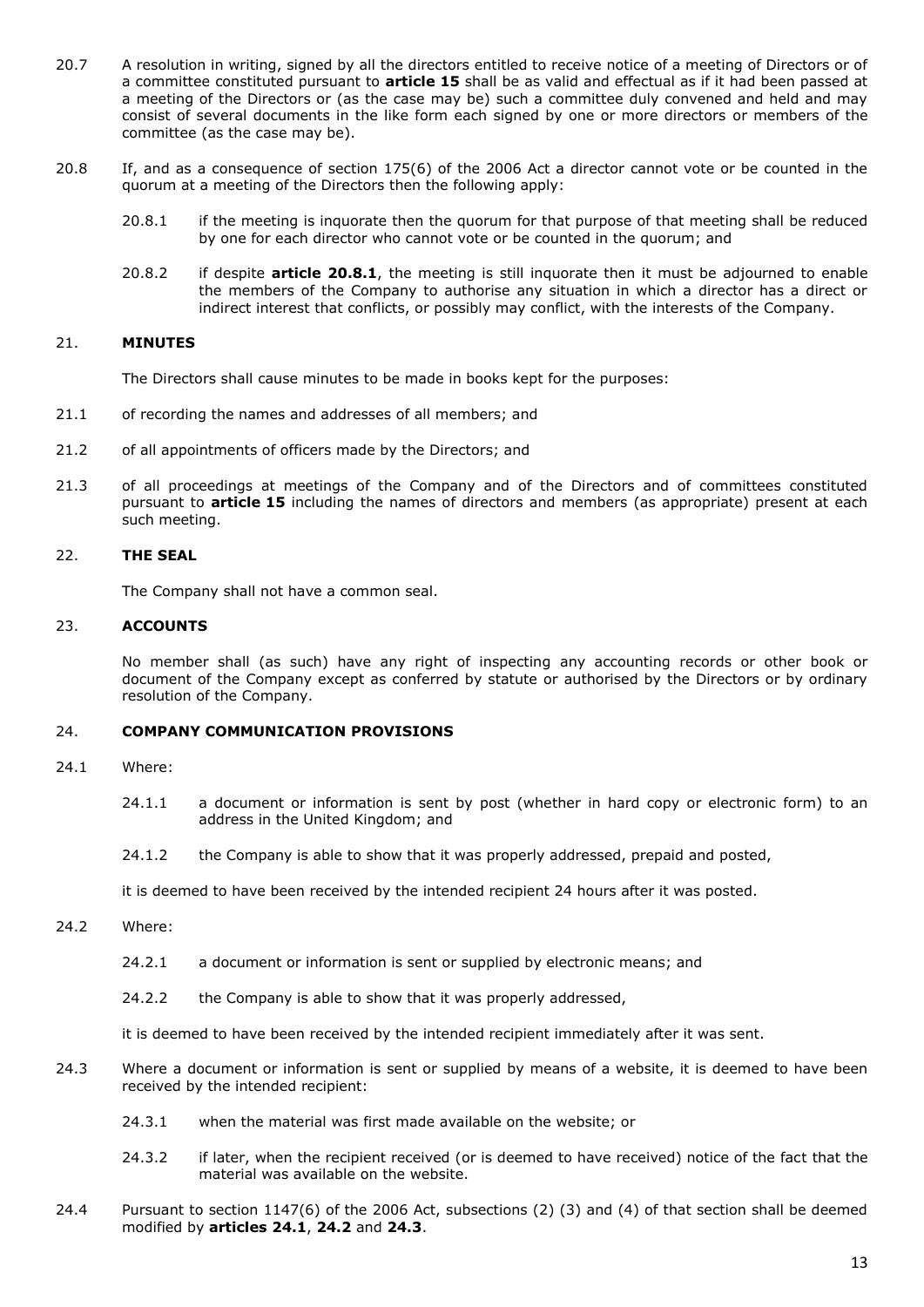24.5 If at any time by reason of the suspension or curtailment of postal services within the United Kingdom the Company is unable effectively to convene a general meeting by notices sent through the post or by electronic means, a general meeting may be convened by a notice advertised in at least one national daily newspaper and such notice shall be deemed to have been duly served on all members entitled thereto at noon on the day when the advertisement appears. In any such case the Company shall send confirmatory copies of the notice by post if at least seven days prior to the meeting the posting of notices to addresses throughout the United Kingdom again becomes practicable.

#### 25. **DOCUMENTS SENT IN ELECTRONIC FORM OR BY MEANS OF A WEBSITE**

- 25.1 Where the 2006 Act permits the Company to send documents or notices to its members in electronic form or by means of a website, the documents will be validly sent provided the Company complies with the requirements of the 2006 Act.
- 25.2 Subject to any requirement of the 2006 Act only such documents and notices as are specified by the Company may be sent to the Company in electronic form to the address specified by the Company for that purpose and such documents or notices sent to the Company are sufficiently authenticated if the identity of the sender is confirmed in the way the Company has specified.

### <span id="page-16-0"></span>26. **RULES OR BYE-LAWS**

- <span id="page-16-1"></span>26.1 The Directors may from time to time make such rules or bye-laws as they may deem necessary or expedient or convenient for the proper conduct and management of the Company and for the purposes of prescribing classes of and conditions of membership, and in particular but without prejudice to the generality of the foregoing, it may by such rules or bye-laws regulate:
	- 26.1.1 the admission and classification of members of the Company, and the rights and privileges of such members, and the conditions of membership and the terms on which members may resign or have their membership terminated and the entrance fees, subscriptions and other fees or payments to be made by members;
	- 26.1.2 the conduct of members of the Company in relation to one another, and to the Company's servants;
	- 26.1.3 the setting aside of the whole or any part or parts of the Company's premises at any particular time or times or for any particular purpose or purposes;
	- 26.1.4 the procedure at general meetings and meetings of the Directors and committees constituted pursuant to **article [15](#page-12-0)** in so far as such procedure is not regulated by these Articles; and
	- 26.1.5 generally, all such matters as are commonly the subject matter of such rules,

provided, nevertheless, that no rule or bye-law shall be inconsistent with, or shall affect or repeal anything contained in these Articles.

26.2 The Company shall have power to alter or repeal the rules or bye-laws referred to in **article [26.1](#page-16-1)** and to make additions thereto. The Directors shall adopt such means as they deem sufficient to bring to the notice of members all such rules or bye-laws made pursuant to this **article [26](#page-16-0)** which, so long as they shall be in force, shall be binding on all members.

### 27. **INDEMNITIES FOR DIRECTORS**

- 27.1 Subject to the provisions of, and so far as may be permitted by, the 2006 Act but without prejudice to any indemnity to which the person concerned may be otherwise entitled, the Company may indemnify every director, alternate director or other officer of the Company against all costs, charges, losses, expenses and liabilities incurred by him in the execution and discharge of his duties or the exercise of his powers or otherwise in relation to or in connection with his duties, powers or office, including any liability which may attach to him in respect of any negligence, default, breach of duty or breach of trust in relation to anything done or omitted to be done or alleged to have been done or omitted to be done by him as a director, alternate director or other officer of the Company and against any such liability incurred by him in connection with the Company's activities as trustee of an occupational pension scheme as defined in section 235(6) of the 2006 Act.
- 27.2 The directors may buy and maintain at the cost of the Company insurance cover for or for the benefit of every director, alternate director or other officer of the Company or of any associated company (as defined in section 256 of the 2006 Act) against any liability which may attach to him in respect of any negligence, default, breach of duty or breach of trust by him in relation to the Company (or such associated company), including anything done or omitted to be done or alleged to have been done or